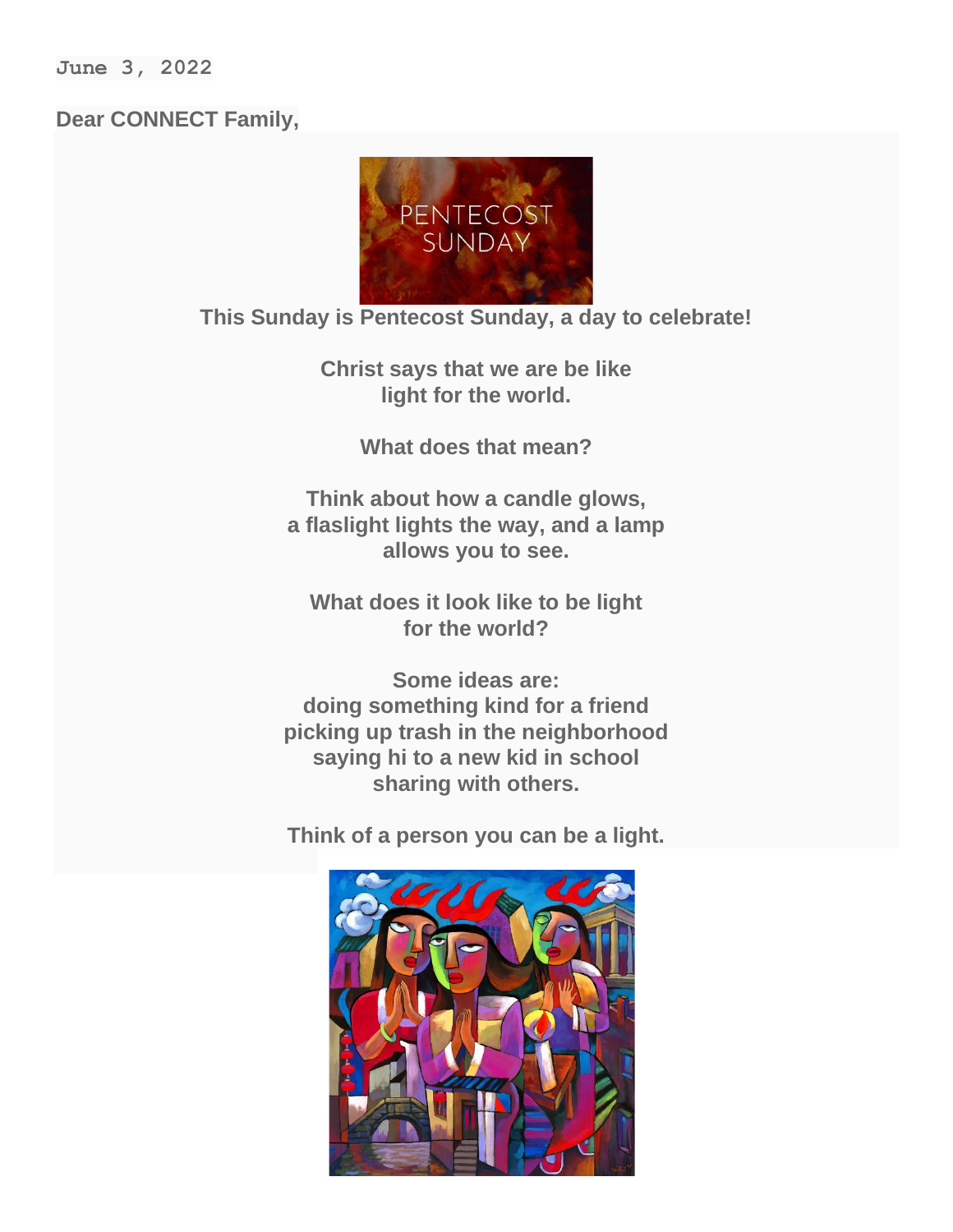## **This Sunday**: Worship at 10:00AM

We will have a celebration! This is Pentecost Sunday!

Pentecost is the celebration of the start of church - it's the "Church's birthday". What is a birthday celebration without gifts? On the day of Pentecost, the Holy spirit gave the early church the gift of truth, forgiveness and new life. The Holy Spirit offers those same gifts today.

See Story [HERE](https://chelseaumc.us14.list-manage.com/track/click?u=37c8191c70ab0cf4086c379d3&id=9ee74a727e&e=37f2bbef4d)

**Last Sunday** we started plating veggies in our **CONNECT Kindness Garden!** We had a lot of fun, making signs to identify the plants and PLANTING! We are all looking forward to harvest some delicious veggies this Summer and share them with all who would like some, spreading kindness! Check out some pics from our planting:

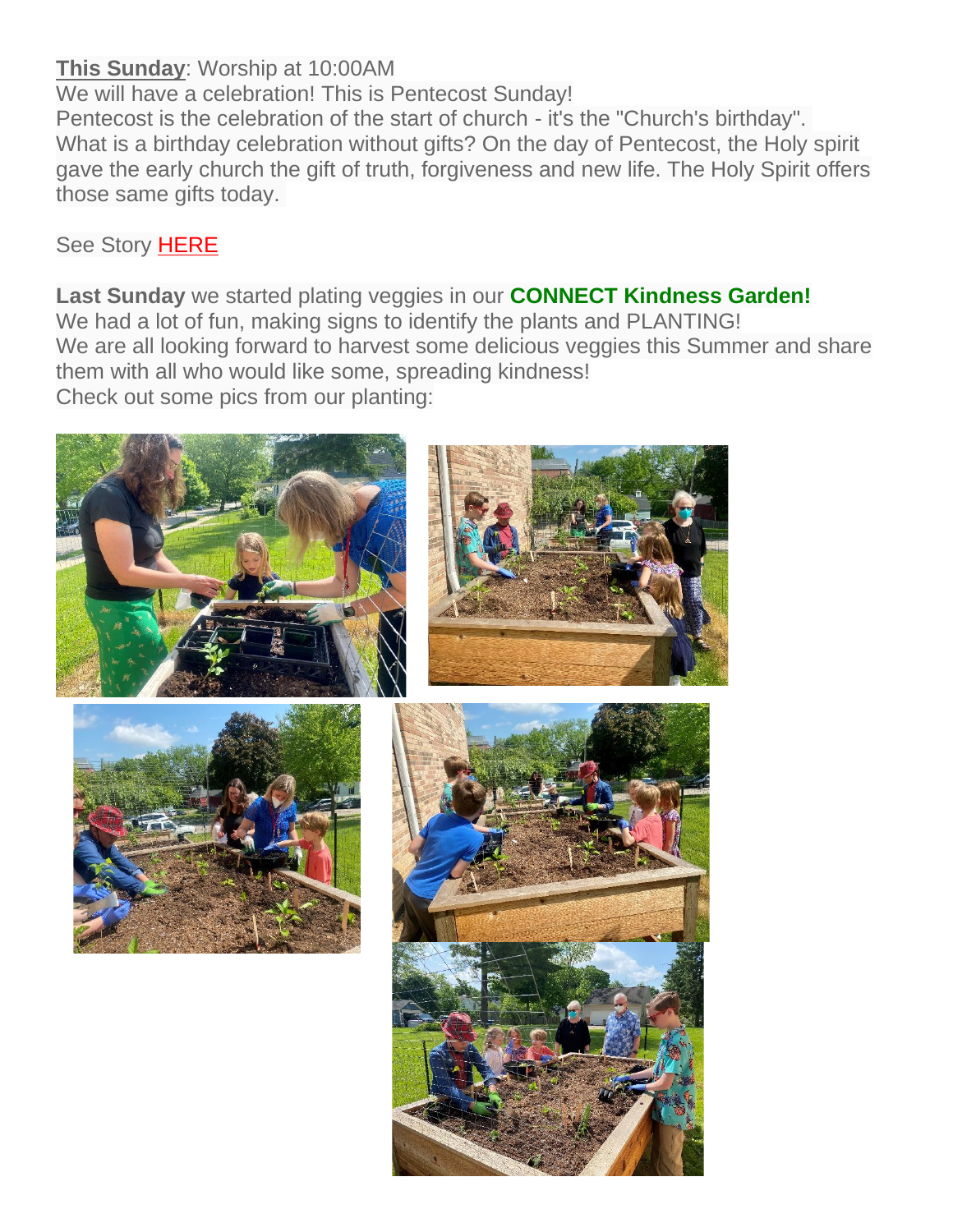## **Coming Up:**

**June 5 - Worship 10:00AM - Special PENTECOST Sunday. Communion Sunday. Children stay in Sanctuary - special activities set up in Sanctuary for children.**

- **June 12 - SUMMER CONNECT - 10am Philip and the Ethiopian - Acts 2: 1-41**
- **June 19 - SUMMER CONNECT - 10am Spiritual Gifts - 1 Corinthians 12: 1-11**
- **June 26 - SUMMER CONNECT - 10am Fruit of the Spirit - Galatians 5: 22-23**

## **Interested in Helping with the CONNECT Program during Summer?**

We need volunteers to help lead summer CONNECT! It will run on Sundays from May 29 - August 21. No preparation is required. Just come to class with us. During summer there is 1 service at 10 am. Summer CONNECT ends when worship ends, at about 1 am **If interested, please check sign up** [HERE](https://chelseaumc.us14.list-manage.com/track/click?u=37c8191c70ab0cf4086c379d3&id=bc84dee3e8&e=37f2bbef4d)



**Church Camping Trip - August 19 - 21, 2022**

We have some reserved spots left that are connected sites at Greenwood Acres Family Campground in Jackson, Michigan. \$90 per family. This camp is located on 300 acres in a wooded setting featuring a mile of frontage on Goose Lake, a sandy beach to relax on, and plenty of fishing. There is an Olympic size swimming pool, free 9-hole golf course, mini-golf, playgrounds, jumping pillow, shuffleboard, tennis, basketball courts, children's arts and craft classes, children and youth coordinated athletics, horseshoes; and an old retired military tank to explore! Also, every Saturday evening there is a live band that performs. The sites all have water and electric hookups with modern bathrooms onsite. Your RV, trailer, and tents are welcome and are allowed an additional tent per site if pre-registered. Space is limited so it is on a first-come, first-serve basis.